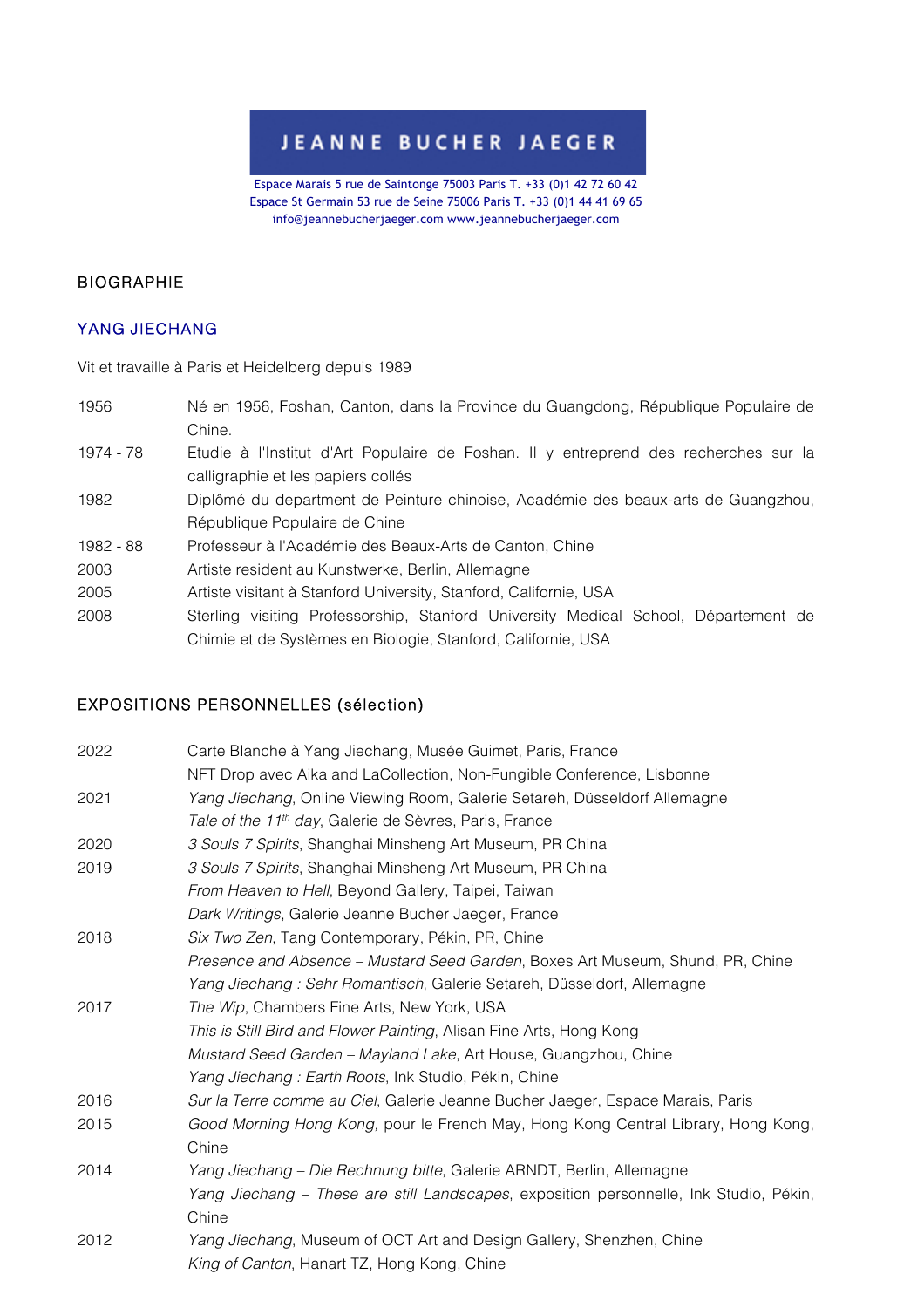|      | Tale of the 11 <sup>th</sup> Day, OCT Art & Design Gallery, Shenzhen, PR, Chine              |
|------|----------------------------------------------------------------------------------------------|
| 2011 | Tale of the 11th day, Galerie Jeanne Bucher Jaeger, Paris, France                            |
|      | Stranger than Paradise, La Criée, Centre d'art contemporain, Rennes, France                  |
|      | Yang Jiechang: Tale of the 11th Day, Tang Contemporary, Beijing, Chine                       |
| 2010 | Yang Jiechang, Galerie Conrads, Düsseldorf, Allemagne                                        |
|      | Underground Flowers, Muséum d'Histoire Naturelle de Rouen, Festival Automne en               |
|      | Normandie, France                                                                            |
| 2009 | On Ascension, Galerie Jeanne Bucher Jaeger, Paris, France                                    |
|      | Territoria, special project, Associazione Culturale Cantiere d'Arte Alberto Moretti-Galleria |
|      | Schema, Prato, Italie                                                                        |
| 2008 | No: Shadow Kick, Duolum Museum, Shanghai, PR, Chine                                          |
|      | Biennale de Venise, Pavillon Tibétaine, Edicola Notte, Rome, Italie                          |
|      | In God We Trust, Stanford University Medical School, Stanford, Californie, USA               |
| 2007 | The Most Beautiful Country of China, HanArtTZ Gallery, Hong Kong                             |
| 2006 | Tomorrow Cloudy Sky, HanArtTZ Gallery, Hong Kong                                             |
|      | Idylls, Grace Li Gallery, Zürich, Suisse                                                     |
| 2005 | Memorandums, Galerie Jeanne Bucher Jaeger, Paris, France                                     |
|      | Hei Ji Sheng Xiang, Shenzhen Painting Institute, PR, Chine                                   |
|      | Who Occupies the Space?, Isola d'Arte, Milan, Italie                                         |
| 2003 | Lookchat, Centre A, Vancouver, BC, Canada                                                    |
|      | For Emily, 4A Gallery, Sydney, Australie                                                     |
| 2002 | Der längste Tag, Kunstverein Nürtingen, Nürtingen, Allemagne                                 |
| 2001 | Enlightened Blackness (French May), Hong Kong University Museum/Alice King Gallery,          |
|      | Hong Kong                                                                                    |
|      | Double View, Galerie Jeanne Bucher Jaeger, Paris, France                                     |
|      | 100 Layers of Ink, Cherng Piing Gallery, Taipei, Taiwan                                      |
| 2000 | You - Double view, Project Room, ARCO 2000, Madrid, Espagne                                  |
| 1999 | Another Turn of the Screw, Galerie de la Central, Academy des beaux arts, Pékin, PR,         |
|      | Chine                                                                                        |
|      | Rebuild Dong Cunrui, Cherng Piing Gallery, Taipei, Taiwan                                    |
| 1998 | Your Customs - Our Customs, Altes Zollamt, Francfort, Allemagne                              |
| 1996 | Galerie Jeanne Bucher Jaeger, Paris, France                                                  |
| 1995 | Galerie Samuel Lallouz, Montréal, Canada                                                     |
|      | Galerie Alice Pauli, Lausanne, Suisse                                                        |
| 1994 | Cut the Fingernails from My Body, Espace d'Art Contemporain Le Faubourg, Strasbourg,         |
|      | France                                                                                       |
| 1993 | Rencontres dans un couloir, appartement privé à Hou Hanru, Paris, France                     |
| 1992 | Troisième demeure mondiale, Francfort, Allemagne                                             |
|      | Galerie Jeanne Bucher Jaeger, Paris, France                                                  |
|      | Galerie Turbulence, New York, USA                                                            |
| 1991 | Wroks on paper, Frith Street Gallery, Londres, Royaume Uni                                   |
| 1990 | Voyage au Mexique, Centro Cultural Arte Contemporaneo, Mexico City, Mexique                  |
|      | Salon de Mars, Galerie Jeanne Bucher Jaeger, Paris, France                                   |
|      | Galerie Jeanne Bucher Jaeger, Paris. France                                                  |
| 1988 | Milky Way Exhibition Nº 9, Central Park Gallery, Canton Artists4 Association, Canton, PR,    |
|      | Chine                                                                                        |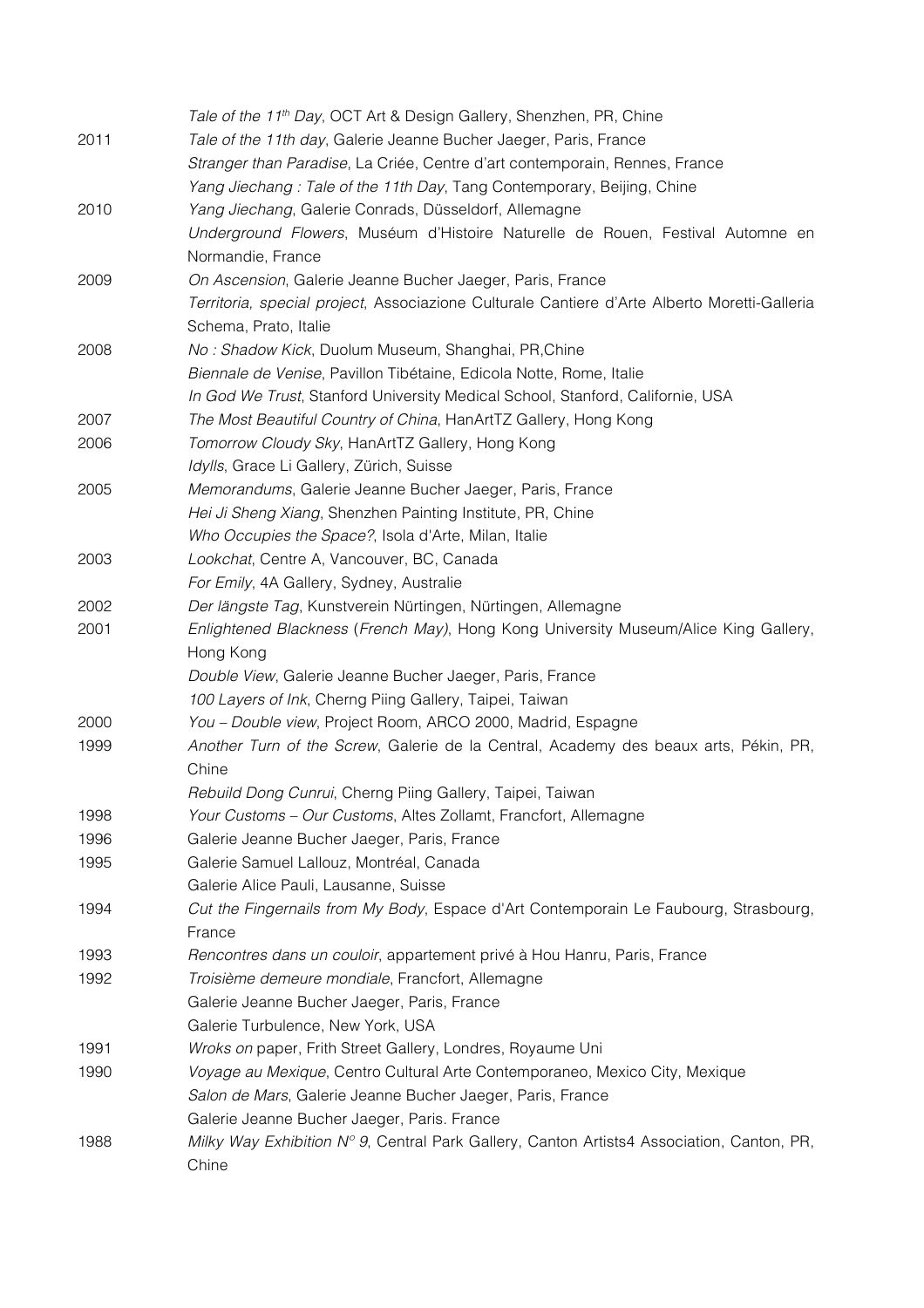# EXPOSITIONS DE GROUPE (sélection)

| 2022 | Art Paris Art Fair, Stand de la Galerie Jeanne Bucher Jaeger, Grand Palais Ephémère,<br>Paris, France                                          |
|------|------------------------------------------------------------------------------------------------------------------------------------------------|
| 2021 | Art Paris Art Fair, Stand de la Galerie Jeanne Bucher Jaeger, Grand Palais Éphémère,<br>Paris, France                                          |
|      | Ink City, Talkwun Contemporary, Hong Kong                                                                                                      |
| 2020 | Longing for Nature. Reading Landscapes in Chinese Art, Museum Rietberg, Zurich                                                                 |
|      | Heaven and Earth in One Stroke, Galerie Setareh, Düsseldorf (D)                                                                                |
|      | Surge and Riverberation, Zhonglian Museum, being PR China                                                                                      |
|      | ("巨浪与余 ——重访1987年前后中国艺术的再当代过程",中间美术馆,北京)                                                                                                        |
|      | 2020 Fifth Document Triennial, Hubel Museum, PR China                                                                                          |
|      | ("2020第五届美术献三丰展",湖北美术馆,武汉)                                                                                                                     |
|      | Imagination"-Contemporary Ink Art Pedigree of the Guangdong-Hong Kong-Macao                                                                    |
|      | Greater Bay Area 2000-2020, Guangdong Museum of Art, Guangzhou PR Ch ("臆象"—                                                                    |
|      | 粤港澳湾区当代 墨艺术谱系(2000-2020), 东美术馆, 州)                                                                                                             |
|      | Chinese Contemporary Art Yearbook Exhibition, Pingshan Museum, Shenzhen, PR Ch                                                                 |
|      | ("中国当代艺术丰鉴展",坪 美术馆,深圳)                                                                                                                         |
| 2019 | China Landscape. Selection from the Taikang Collection, TaiKang MOCA, Pékin, PR,<br>Chine                                                      |
|      | La Tue, Où le monde se crée, La Panacée, MOCO Montpellier, France                                                                              |
|      | Images de Canton, Centre Culturel de la Chine, Paris, France                                                                                   |
|      | A Fairy Tale in Red Times, NGV Victoria Museum of Art, Melbourne, Austalie                                                                     |
|      | West Bund Art & Design, West Bund Artistic Center, Shanghai                                                                                    |
|      | Yang Jiechang - 3 Souls 7 Spirits, Shanghai Minsheng Art Museum, Shanghai                                                                      |
| 2018 | The Street, MAXXI, Rome Italie                                                                                                                 |
|      | Art and China after 1989 : Theater of the World, San Francisco Museum of Modern Art,<br>San Francisco, USA                                     |
|      | Art and China after 1989 : Theater of the World, Guggenheim Museum, Biblao Espagne<br>Sprachgefühl, Parasite, Hong Kong                        |
|      | Splendors of the Sun and Moon, Museo Querinei Stampalia Fondazione, Venise, Italie<br>Beyond the Scenery, OCT Loft exhibition, Shenzhen, Chine |
|      | Draw Me a Flag, Fondation Cartier, Power Station of Art, Shanghai, PR, Chine                                                                   |
| 2017 | Art and China after 1989 : Theater of the World, Guggenheim Museum, New York, USA                                                              |
|      | Passion de l'Art, Galerie Jeanne Bucher Jaeger depuis 1925, Musée Granet, Aix-en-                                                              |
|      | Provence, France                                                                                                                               |
|      | <b>BRICS Conference, Xiamen, Chine</b>                                                                                                         |
|      | Chuchotements de la Terre, Galerie Jeanne Bucher Jaeger, Espace St Germain, Paris,                                                             |
|      | France                                                                                                                                         |
|      | Corps et Ames - Un regard prospectif, Galerie Jeanne Bucher Jaeger, Espace Marais,<br>Paris, France                                            |
| 2016 | Fragmentary Narratives, Stanford Art Gallery, Stanford, USA                                                                                    |
|      | Carambolages, Grand Palais, Paris, France                                                                                                      |
|      | Ink and the Mind, Ink Studio, Pékin, Chine                                                                                                     |
|      | Le Contemporain dessiné, Musée des Arts Décoratifs, Paris, France                                                                              |
|      | Question de peinture, Galerie Jeanne Bucher Jaeger, Paris                                                                                      |
|      | Busan Biennale, Corée                                                                                                                          |
|      | Dialogue IX, Galerie Jeanne Bucher Jaeger, Espace Marais, Paris, France                                                                        |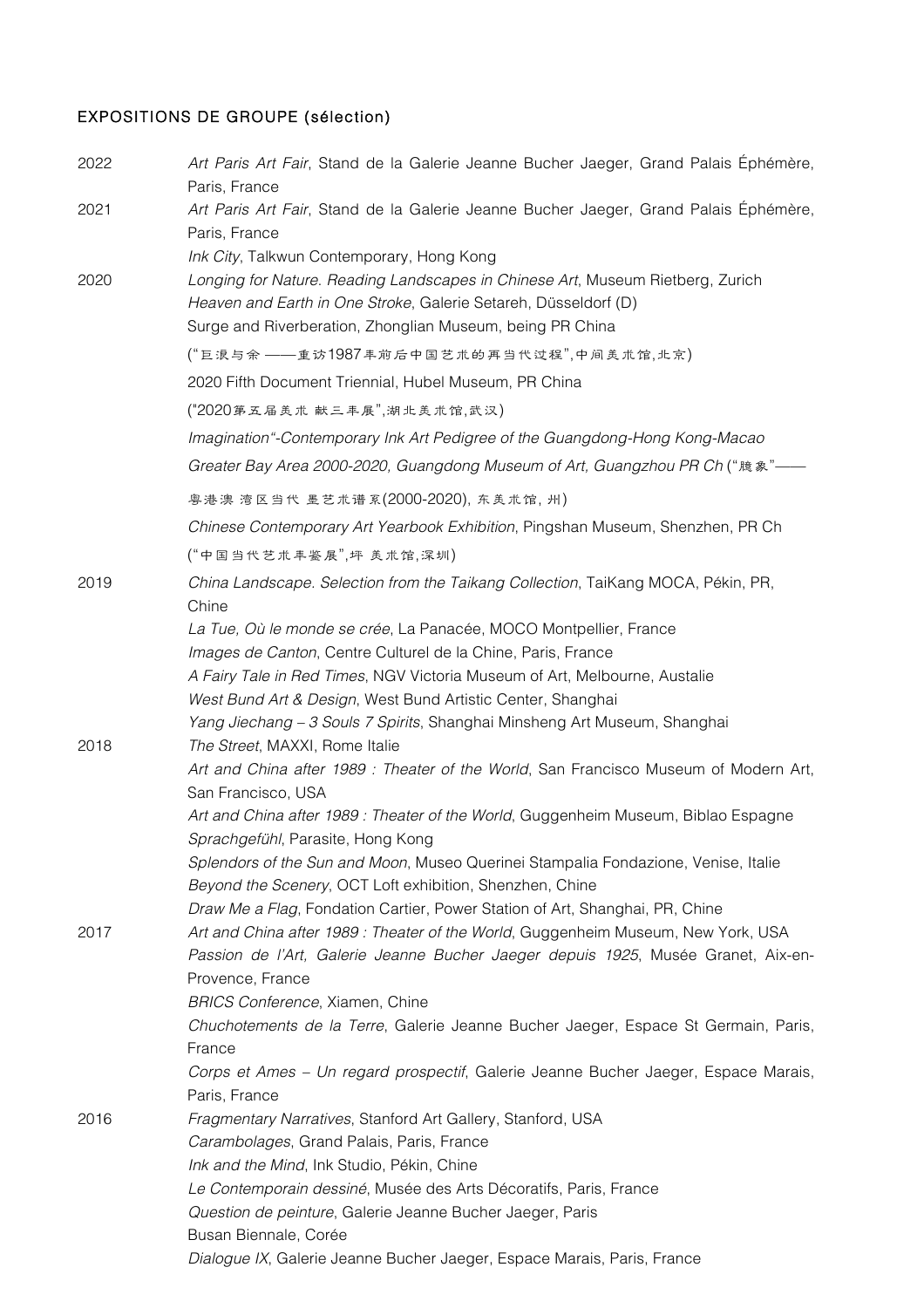| 2015 | La Chine ardente, œuvres contemporaines monumentales – Capitale Européenne de la           |
|------|--------------------------------------------------------------------------------------------|
|      | Culture, site des Anciens Abattoirs, Mons, Belgique                                        |
|      | Harmony and Transition. Chinese Landscapes in Contemporary Art, MARTA Herford,             |
|      | Herford, Allemagne                                                                         |
|      | Quinte-Essence - air eau terre feu ether, Galerie Jeanne Bucher Jaeger, Paris              |
|      | Art Saint-Germain-des-Prés, Galerie Jeanne Bucher Jaeger, Paris                            |
|      | ART BRUSSELS, avec Galerie Jeanne Bucher Jaeger                                            |
|      | DRAWING NOW, avec Galerie Jeanne Bucher Jaeger                                             |
|      | ART DUBAI, avec Galerie Jeanne Bucher Jaeger                                               |
|      | China's changing landscape, Amos Anderson Art Museum, Helsinki                             |
|      | Exposition de groupe, Galerie Jeanne Bucher Jaeger, Paris                                  |
|      | Fiac Hors les Murs, Musée national d'Histoire Naturelle, Paris, France                     |
| 2014 | China's changing landscape, Nordiska Akvarellmuseet, Skärhamn, Suède                       |
|      | Exposition de groupe, Galerie Jeanne Bucher Jaeger, Paris                                  |
|      | ART BRUSSELS, avec Galerie Jeanne Bucher Jeager                                            |
|      | ART DUBAI, avec Galerie Jeanne Bucher Jaeger                                               |
|      | Advance through Retreat, Rockbund Art Museum, Shanghai, Chine                              |
|      | Changing Landscape: China Ink Today, Nordiska Akvarellmuseet (Musée nordique de            |
|      | l'aquarelle), Skärhamn, Suède                                                              |
| 2013 | Zizhiqu/ Autonomous Regions, Times Museum Guangzhou, PR, Chine                             |
|      | Yuandao, Hong Kong Museum of Art, Hong Kong, Chine                                         |
|      | From Gesture to Language, Rockbund Art Museum, Shanghai, Chine                             |
|      | Ink Art: Past as Present in Contemporary China, Metropolitan Museum, New York, EUA         |
|      | Les aventures de la vérité, curator : Bernard-Henri Lévy, Fondation Maeght, Saint-Paul-de- |
|      | Vence, France                                                                              |
|      | ART BRUSSELS, avec Galerie Jeanne Bucher Jaeger                                            |
|      | ART DUBAI, avec Galerie Jeanne Bucher Jaeger                                               |
|      | FIAC, avec Galerie Jeanne Bucher Jaeger                                                    |
|      | Armory Show, avec Tang Contemporary (Beijing, Chine)                                       |
| 2012 | Sehnsucht : an unquenchable desire, Château de Gaasbeek, Belgique                          |
|      | Clouds, Skissernas Museum (Musée des Esquisses), Lund, Suède                               |
|      | ART BRUSSELS, avec Galerie Jeanne Bucher Jaeger                                            |
|      | FIAC, avec Galerie Jeanne Bucher Jaeger                                                    |
|      | Armory Show, avec Tang Contemporary (Beijing, Chine)                                       |
| 2011 | The World Belongs to You, Palazzo Grassi, Fondation François Pinault, Venise, Italie       |
|      | FIAC - L'espace Lumière, avec Galerie Jeanne Bucher Jaeger                                 |
|      | Hong Kong International Art Fair 2011, Hong Kong                                           |
| 2010 | Underground Flowers, Muséum d'Histoire Naturelle de Rouen dans le cadre du Festival        |
|      | Automne en Normandie, France                                                               |
|      | FIAC - Hommage à Mark Tobey, avec Galerie Jeanne Bucher Jaeger                             |
|      | Hareng Saur: Ensor et l'art contemporain, MSK et S.M.A.K, Ghent, Belgique                  |
|      | L'Océan, Espace Bellevue, Biarritz, France                                                 |
|      | Le Jardin Emprunté, Jardin du Palais-Royal, Paris, France                                  |
| 2009 | Against Exclusion, Troisième Biennale de Moscou, Garage, Moscou, Russie                    |
|      | FIAC, avec Galerie Jeanne Bucher Jaeger                                                    |
|      | Biennale de Lyon, Musée d'art moderne et contemporain, Lyon, France                        |
|      | Qui a peur des artistes ? Une sélection d'œuvres de la Fondation François Pinault, Musée   |
|      | de Dinard, Dinard, France                                                                  |
|      | Time versus fashion, Kunstverein Nürtingen, Nürtingen, Allemagne                           |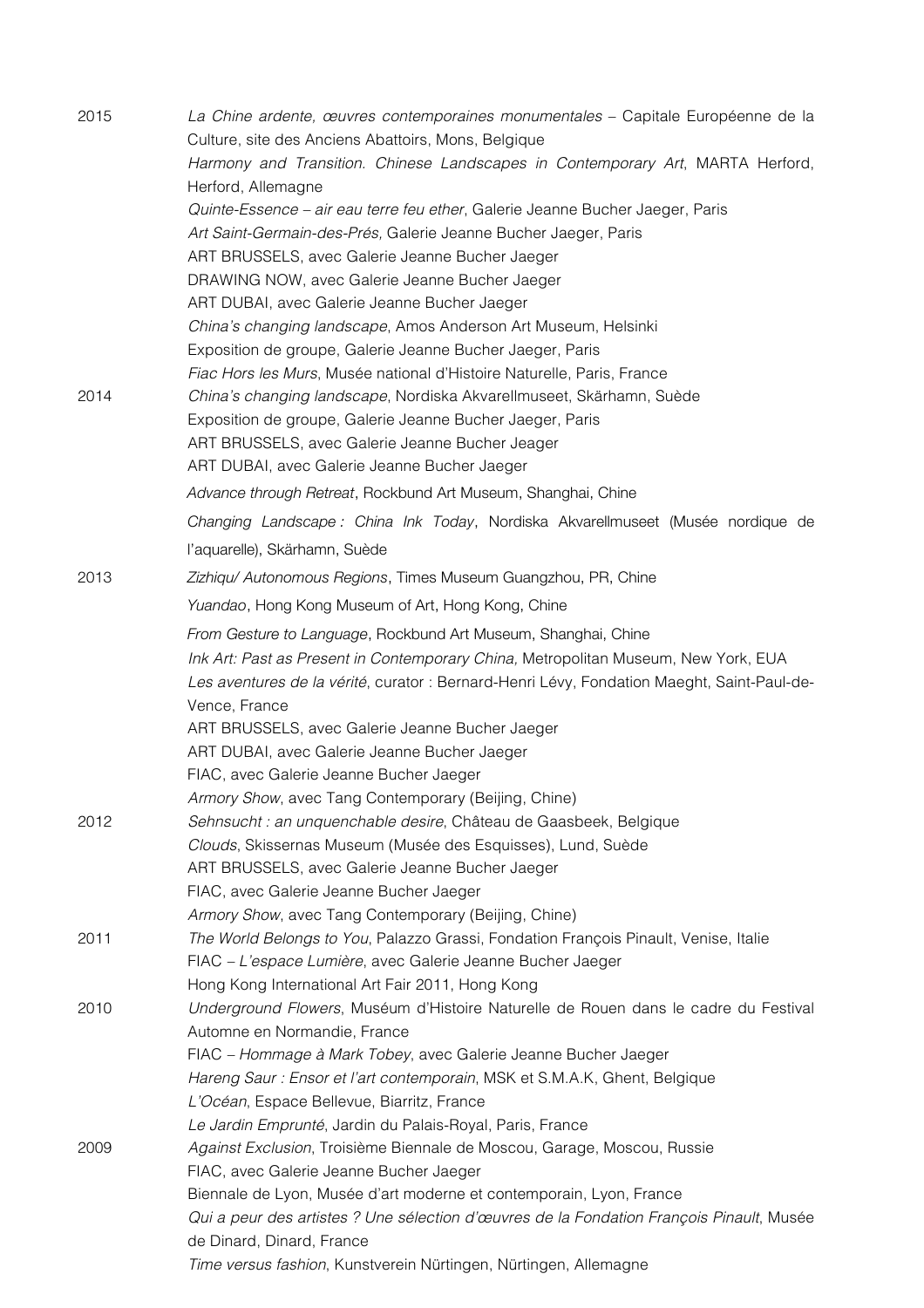|      | Becoming Intense, Becoming Animal, Becoming, Université de Heidelberg et la ville de<br>Heidelberg, Allemagne |
|------|---------------------------------------------------------------------------------------------------------------|
| 2008 | Onda Anomala, Manifesta 7, Trento, Italie                                                                     |
|      | Too early for vacation, RV&A, Limerick, Irlande                                                               |
|      | 3rd Guangzhou Triennal, Guangdong Museum of Art, Guangzhou, Chine                                             |
|      | Expansion : Résonance, Galerie Jeanne Bucher Jaeger, Paris, France                                            |
|      | Our future, projet spécial, UCCA, Beijing, Chine                                                              |
|      | Eurasia, ShContemporary 2008, Shanghai Art Fair, projet spécial avec Santomatteo,                             |
|      | Shanghai, Chine                                                                                               |
| 2007 | Istanbul Biennal, Istanbul, Turquie                                                                           |
|      | Metamorphosis: The Generation of Transformation in Chinese Comtemporary Art,                                  |
|      | Tampere Art Museum, Tampere, Finlande                                                                         |
|      | Made in China, Louisianna Museum, Copenhague, Danemark                                                        |
|      | Gu Dexin, Yang Pei-Ming, Yang Jiechang, Red Mansions Foundation, Londres, Royaume-                            |
|      | Uni                                                                                                           |
|      | New Wave '85, UCCA, Beijing, Chine                                                                            |
| 2006 | Liverpool Biennal, Liverpool, Royaume-Uni                                                                     |
|      | Laboratoires pour un avenir incertain : La Force de l'Art, Première Triennale de Paris,                       |
|      | France                                                                                                        |
|      | La revoluzione siamo noi, Isola Art Center, Milan, Italie                                                     |
|      | Micro-Macro Politics, Macao Art Museum, Macao, Portugal                                                       |
|      | Taste, 5th Shenzhen International Ink Painting Biennial, Shenzheng, Chine                                     |
|      | Capolavoro, Palazzo di Primavera, Terni, Rome, Italie                                                         |
|      | Infiltration: Idylls and Visions, Guangdong Museum of Art, Chine                                              |
|      | Surplus Value, Tang Contemporary Art Centre, Beijing, Chine                                                   |
|      | Accumulation, Tang Contemporary Art Centre, Beijing, Chine                                                    |
| 2005 | Beyond, Second Guangzhou Triennial, Guangzhou, Chine                                                          |
|      | Emergency Biennial, Palais de Tokyo, Paris, France                                                            |
|      | Layered Landscapes : Works by Yan Lei and Yang Jiechang, Stanford Art Gallery,                                |
|      | Stanford, Californie, EUA                                                                                     |
|      | Experimental Ink, Museum of the University of Science, Taipei et Taichung, Taiwan                             |
| 2004 | La Nuit Blanche, Paris, France                                                                                |
|      | Le moine et le demon, Musée d'Art Contemporain de Lyon, Lyon, France                                          |
|      | Stop over Hong Kong, HanArtTZ Gallery, Hong Kong, Chine                                                       |
|      | A l'est du sud de l'ouest, Villa Arson, Nice/Credac Sète, France                                              |
|      | GAP, Heidelberger Kunstverein, Heidelberg, Allemagne                                                          |
|      | Odyssey(s) 2004, Shanghai Gallery of Art, Shanghai, RP de Chine                                               |
|      | All Under Heaven, Muhka, Anvers, Belgique                                                                     |
| 2003 | Zone of Urgency, Biennale di Venezia, Venise, Italie                                                          |
|      | Shenzhen Ink Painting Biennial, Shenzhen Painting Institute, Chine                                            |
|      | The Fifth System, 5th International Shenzhen Sculpture Exhibition, Shenzhen, Chine                            |
| 2002 | Pause, Kwangju Biennal, Kwangju, Corée du Sud                                                                 |
|      | Guangzhou Triennale, Guangzhou, Chine                                                                         |
|      | Variations of Ink, Chambers Fine Arts, New York, EUA                                                          |
|      | First Chengdu Biennial, Chengdu, Chine                                                                        |
| 2001 | 20 Main Chinese Painters, National Gallery Beijing, Shanghai Art Museum, Chengdu Art                          |
|      | Museum, Canton Art Museum, Chine                                                                              |
|      | China: 20 Years of Ink Experiment, Guangdong Museum of Art, Guangdong, Chine                                  |
|      | Centre de Refuge, CipM - Centre International de Poésie, Marseille, France                                    |
| 2000 | Paris pour Escale, Musée d'Art Moderne de la Ville de Paris, Paris, France                                    |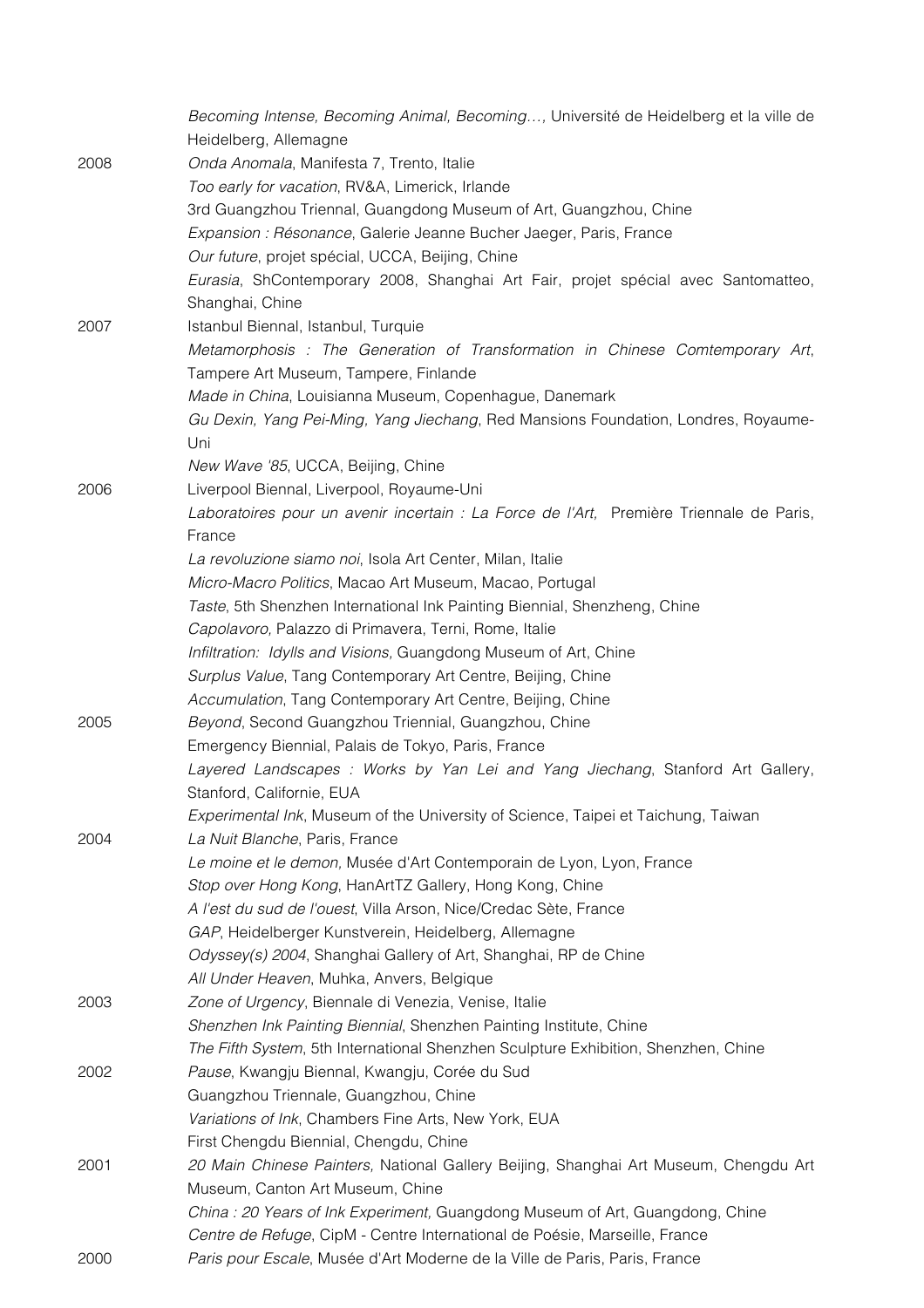|      | Continental Shift, Musée d'Art Moderne et d'Art Contemporain, Liège, Belgique         |
|------|---------------------------------------------------------------------------------------|
|      | A Portrait, Galerie Agnès B., New York, EUA                                           |
|      | Fuori Uso: The bridges, Pescara, Italie                                               |
| 1999 | Asiart 99, Biennale d'arte contemporanea, Museo d'Arte Contemporanea di Genova,       |
|      | Gènes, Italie                                                                         |
|      | Art in March - Legend 99, Nantou, Taiwan                                              |
| 1998 | 2nd International Shanghai Biennial, Shanghai, Chine                                  |
|      | 4696 - 1998, Lehman Maupin Gallery, New York, EUA                                     |
|      | Les magiciens de la terre, Anina Nosei Gallery, New York, EUA                         |
| 1997 | In Between Limits, Sonje Museum of Contemporary Art, Kyongju, Corée du Sud            |
| 1996 | Heidelberger Kunstverein, Heidelberg, Allemagne                                       |
| 1995 | West-östliche Kontakte : Yang Jiechang, Young-Hyang Lee, Teruko Hiramatsu,            |
|      | Heidelberger Kunstverein, Heidelberg, Allemagne                                       |
|      | Hölderlinturm (happening avec Andreas Schmid), Tübingen, Allemagne                    |
|      | FIAC, Galerie Jeanne Bucher Jaeger (Paris)                                            |
|      | Art Cologne, avec Galerie Jeanne Bucher Jaeger (Paris)                                |
| 1994 | Out of the Centre, Museum of Modern Art, Pori, Finlande                               |
| 1993 | Coalition, Centre for Contemporary Arts, Glasgow, Royaume Uni                         |
|      | Silent Energy, Museum of Modern Art, Oxford, Royaume Uni                              |
|      | Construction in Process Nr. 4 : My Home is your Home, The Artists' Museum, Lodz,      |
|      | Pologne                                                                               |
| 1992 | The Artists' Museum, Lodz, Pologne                                                    |
|      | History of the Rocket: The Tree of Life: A Journey to Asian Contemporary Art, Saitama |
|      | Museum of Modern Art, Saitama, Japon                                                  |
| 1991 | Exceptional Passage, Museum City Project, Fukuoka, Japon                              |
| 1990 | Chine demain pour hier, Pourrières, France                                            |
|      | FIAC, avec Galerie Jeanne Bucher Jaeger                                               |
| 1989 | Les magiciens de la terre, Centre Georges Pompidou, Paris, France                     |
|      | Chinese Avant-garde Art, Fine Arts National Gallery, Beijing, Chine                   |
|      | Blackness, HanArt Gallery 2, Hong Kong, RP de Chine et Taipei, Taiwan                 |
|      | FIAC, Galerie Jeanne Bucher Jaeger                                                    |
|      | Today, Galerie Tokyo, Tokyo, Japon                                                    |

## PUBLICATIONS

| 1981 | Qingzhu dang 50 zhounian de meishu zuopinzhan, Artist Association of the Province of    |
|------|-----------------------------------------------------------------------------------------|
|      | Canton.                                                                                 |
| 1985 | "Yang Jiechang Xizang xiesheng zuopin", in: Hualang 17.                                 |
| 1986 | "Shiwuren lianzhan zuopinxuan", in: Hualang 19, p. 9.                                   |
| 1987 | "Yang Jiechang", in: Jiangsu Huakan 6, p. 39, p. 47.                                    |
| 1989 | China/Avant-Garde, China Art Gallery, Beijing.                                          |
|      | Shigeo, Chiba, "Modern Chinese Art", in: Today, Tokyo Art Gallery.                      |
|      | Les magiciens de la terre, Editions Centre Georges Pompidou (ed.), Paris, p. 265.       |
|      | Chen, Yingde, "Guanyu canzhan de san wei Zhongguo dalu yishujia", in : Yishujia/ Artist |
|      | Magazine 7, p. 161.                                                                     |
| 1990 | Yang Jiechang, cat. d'exp., Galerie Jeanne Bucher Jaeger, Paris.                        |
|      | Art Chinois 1990 : Chine demain pour hier, Les domaines de l'art (ed.), Edition Carte   |
|      | Segrete, p. 56 - 59.                                                                    |
|      | "Yang Jiecang zhongguohua zuopin", in : Huajia 12.4, p. 36.                             |
|      |                                                                                         |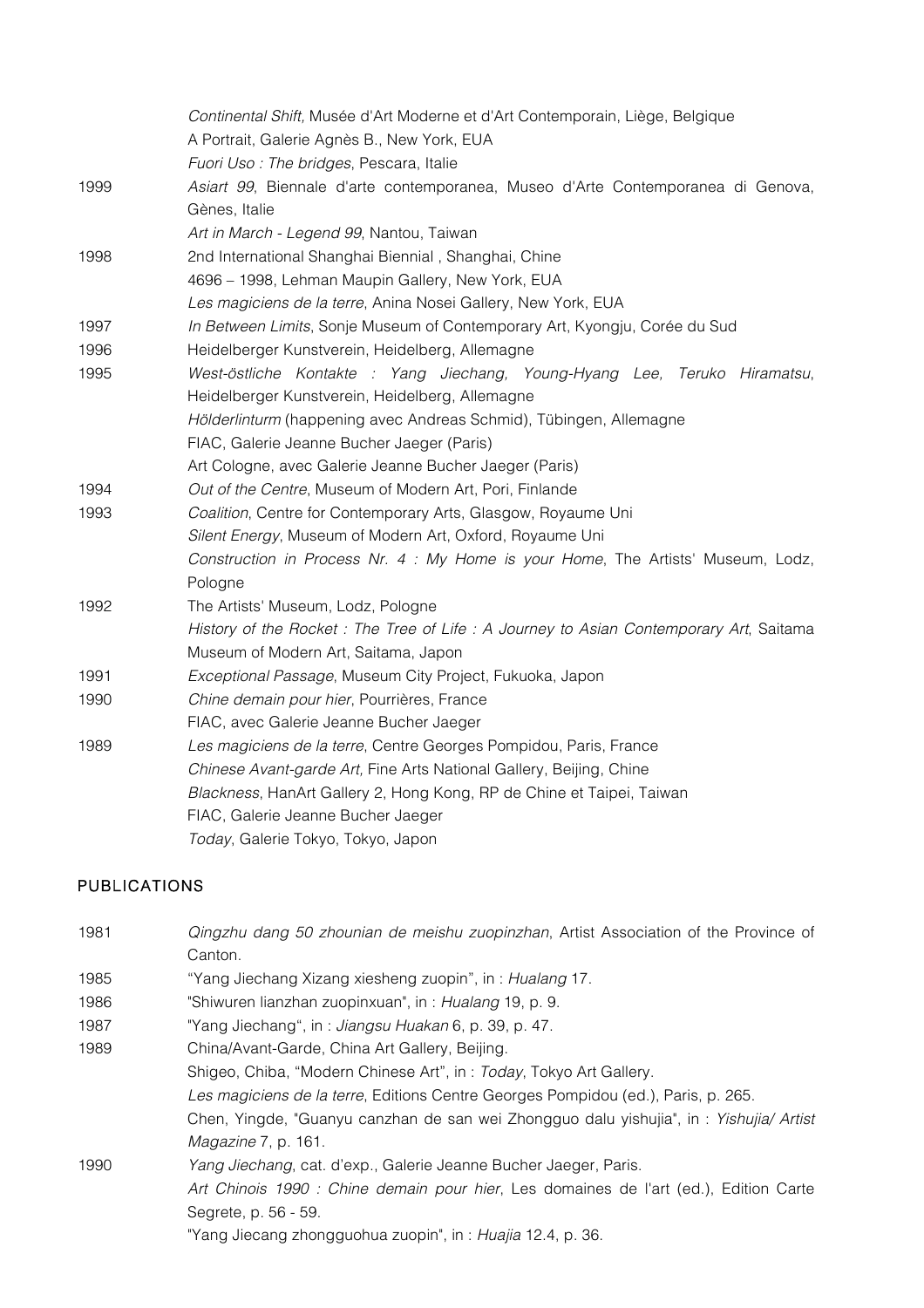|              | "Yang chieh-ch'ang", Lexikon der Kunst, Malerei, Architektur, Bildhauerkunst, Herder,<br>Freiburg/Basel/Wien, vol. 12, p. 310.                                                        |
|--------------|---------------------------------------------------------------------------------------------------------------------------------------------------------------------------------------|
| 1991         | Chen, Tong (ed.), "Xinchao meishu yundong ? 25 huida", in: Huajia, 16.<br>Gebrochene Bilder, Junge Kunst aus China, Drachenbrücke (ed.), Horlemann Verlag, Bad<br>Honnef, p. 82 - 85. |
|              | Fei, Dawei "Exceptional Passage", in: Atelier, Art For Life, Life With Art, Décembre, p. 77.                                                                                          |
|              | Masae Tadokoro, "Exhibtion of Modern Chinese Art", in: Sansai 11, p. 60.                                                                                                              |
|              | Köppel-Yang, M., "Von der Notwendigkeit die Kunst zu töten" in : Das Neue China, 2, p.<br>11.                                                                                         |
|              | Fei, Dawei, "Exceptional Passage", in: d - Art # Xo, 2, p. 32.                                                                                                                        |
|              | Guttman, Cynthia, "Mao's Children Fly Avant-Garde Flag", in: International Herald Tribune,<br>October 26-27.                                                                          |
| 1992         | Macdonald, Robert, "Yang Jiechang", in: Time Out, Avril 3-10.<br>Encres de Chine, ARTE, Prestige Video.                                                                               |
|              | Yang Jiechang, cat. d'exp., Galerie Jeanne Bucher Jaeger, Paris.                                                                                                                      |
|              | Fei, Dawei, "Exceptional Passage", in: Bijutsu Techo, 44/ n° 650/2, p. 142.                                                                                                           |
|              | Shingo Yamano, "Chinese Avant-garde Artists Exhibition, Contact with a Developed Other                                                                                                |
|              | Culture", in: Fukuoka Style, vol.3, p. 89.                                                                                                                                            |
|              | Yang Jiechang, cat. d'exp., Galerie Turbulences, New York.                                                                                                                            |
|              | Dagen, Philippe, "Noir d'encre, les compositions d'un jeune peintre chinois", in : Le<br>Monde, 8 Mai.                                                                                |
| 1993         | China Avant-garde, Haus der Kulturen der Welt (ed.), Edition Braus, Berlin, p. 290 - 291.<br>Silent Energy, Museum of Modern Art Oxford (ed.), p. 22 - 23.                            |
|              | New Art from China, Moma Oxford.                                                                                                                                                      |
|              | Die Horen, Zeitschrift für Literatur, Kunst und Kritik, 38/1, p. 132 - 133.                                                                                                           |
|              | Cai, Guoqiang, "Gu Wenda, Huang Yongping, Yang Jiechang", in: Music Today, Biannual<br>Series For Music & Art, 19, p. 114.                                                            |
|              | Hou, Hanru, "Benwen de huanyu huozhe qigong. He liuwei zhongguo yishujia de tanhua",<br>in: Xiongshi meishu, 266/4, p. 50.                                                            |
|              | Fei, Dawei, "Liumang wenhua, minzuxing, zhi Li Xianting de yifeng xin", in : Ershiyi shiji,<br>15/2: p. 93.                                                                           |
|              | Maos ungezähmte Kinder, cat. d'exp., Museum für Kunsthandwerk, Frankfurt.<br>Irmtraut Schaarschmidt-Richter, "Klingelnde Kassen lähmen den großen Bären : 'Maos                       |
|              | Kinder' - Frankfurter Ausstellung zeigt moderne chinesische Kunst", in : Frankfurter<br>Allgemeine Zeitung, 6 décembre.                                                               |
|              | "Five Ways to see Chinese", in: South China Morning Post, 7 mars.                                                                                                                     |
| 1994<br>1995 | Out of the Centre, Jari-Pekka Vanhala (ed.), Pori Art Museum Publications 25, Pori, p. 48.<br>Hou, Hanru, "Yang Jiechang, Art of the real", in : West-östliche Kontakte, Heidelberger |
|              | Kunstverein (ed.), Heidelberg.                                                                                                                                                        |
|              | Art Cologne, cat. d'exp., Cologne.                                                                                                                                                    |
|              | "Yang Jiechang", in: J-Wave Art Gallery, 88/Décembre.                                                                                                                                 |
|              | Harris, Claire-Elise, "Les souvenirs encrés de Yang Jiechang", in : Le Nouveau Vendredi,<br>21 - 23 Juillet.                                                                          |
|              | Jaunin, Francoise, "Chez Pauli, Yang Jiechang change le noir en lumière", in : 24 Heures,                                                                                             |
|              | 5 Juillet.                                                                                                                                                                            |
|              | Tauvel-Dorsaz, Hélène, "Une peinture grise et noire pour conjurer le rouge de Mao", in :<br>Journal de Genève, 7 juillet.                                                             |
| 1996         | Yang Jiechang, cat. d'exp., Galerie Jeanne Bucher Jaeger, Paris.                                                                                                                      |
|              | Hou, Hanru, "Yang Jiechang zhenshi zhong de yishu", in : Yishujia/ Artist Magazine,<br>258/11, p. 450.                                                                                |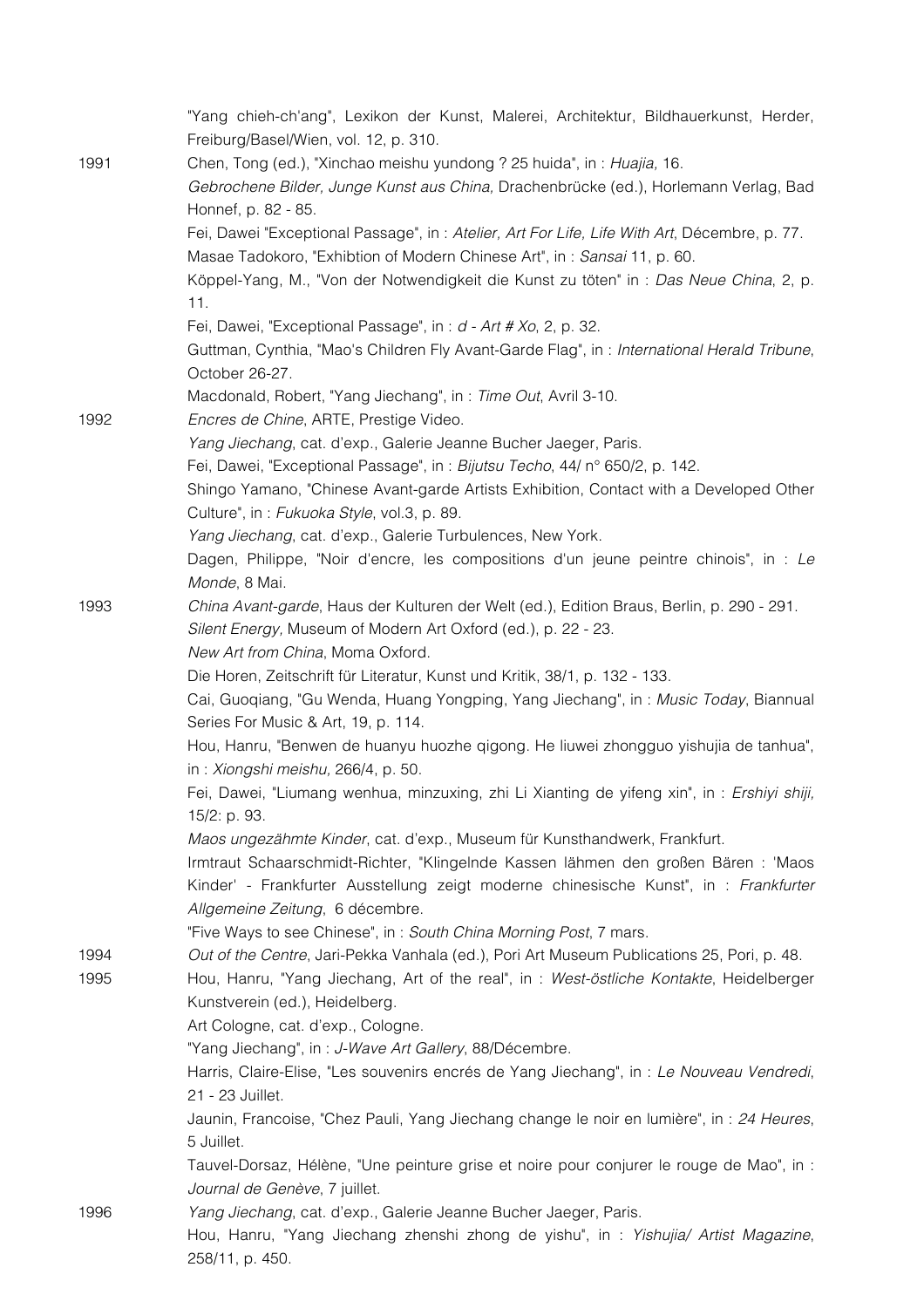| 1997 | In Between Limits, Sonje Museum of Contemporary Art, Kyongju, p. 88.                         |
|------|----------------------------------------------------------------------------------------------|
|      | Uncertain Pleasure, Hou Hanru (ed.), Art Beatus Gallery, Vancouver.                          |
|      | Pour un jubilé: 1947 - 1997, éd. Galerie Jeanne Bucher Jaeger, Paris.                        |
|      | My Dream, cat. d'exp., Hong Kong.                                                            |
| 1998 | Between the Sky and the Earth, Annie Wong Leung Kit-Wah Art Foundation, Hong Kong,           |
|      | p. 60.                                                                                       |
|      | Binks, Hilary, "No Longer One Language", in: Asian Art News 8/4, p. 70.                      |
|      | "A Curator's View", Interview of Hou Hanru with Hilary Binks, in: Asian Art News 8/4, p. 73. |
|      | Li, Xianting "4696/1998: 5 Contemporary Chinese Artists", in: 4696/1998, Yvonne Force        |
|      | Inc. (ed.), New York/Vancouver.                                                              |
|      | The First International Shenzhen Biennial of Contemporary Ink Painting, cat. d'exp.,         |
|      |                                                                                              |
|      | Shenzhen.                                                                                    |
|      | Shanghai Biennale 1998, cat. d'exp., Shanghai Art Museum, p. 153.                            |
|      | "Yang Jiechang, lizu yu zhong xi wenhua zhi jian", in : Tin Tin Daily, Hong Kong, 6/28.      |
|      | "He yong zhizhuo zicheng Zhongguoren", in: Ming Pao Daily, 6/25.                             |
|      | Hou, Hanru/Gao, Minglu, "Strategies of Survival in the Third Space", in : Inside Out, New    |
|      | Chinese Art, Gao Minglu (ed.), University of California Press, Berkeley/Los                  |
|      | Angeles/London, p. 183.                                                                      |
|      | Köppel-Yang, M., "Yang Jiechang", in: Uncontrolled Contacts, cat. d'exp., Frankfurt.         |
| 1999 | Hou Hanru, "Cuowei : Yang Jiechang de 'Zaizao Dong Cunrui'", in : Yishujia/Artsits           |
|      | Magazine, 9, p. 429 - 431.                                                                   |
|      | Hou Hanru, "Malpositioning: Yang Jiechang's 'Revising Dong Cunrui'", in: Yang Jiechang       |
|      | : Dong Cunrui, Cheerngpiin Gallery, Taiwan.                                                  |
|      | Köppel-Yang, Martina, "Remolding Icons", in : Yang Jiechang : Dong<br>Cunrui,                |
|      | Cheerngpiin Gallery, Taiwan.                                                                 |
|      | Chen Tong, "The Central Colour: A talk with Yang Jiechang on 'Dong Cunrui'", in: Yang        |
|      | Jiechang: Dong Cunrui, Cheerngpiin Gallery, Taiwan.                                          |
|      | Yu Hsiao-hwei, "Zhuanfang - Zaizao Dong Cunrui", in : CANS/ Chinese Art News, 25/            |
|      | Septembre, p. 90 - 91.                                                                       |
|      | Huang Hai-ming, "A Close Dialogue With Art in March: Legend 99", in: Yishu Douzhen/          |
|      | Art in March, Council for Cultural Affairs, Taiwan, p. 52.                                   |
|      | Zhang Zhaohui, "Yang Jiechang at the Gallery of the Central Academy of Fine Arts", in:       |
|      | Asian Art News, Mars/Avril, p. 74 - 75.                                                      |
|      | "Yang Jiechang: Fence of Defence", in: Yishu Douzhen/ Art in March, Council for Cultural     |
|      | Affairs, Taiwan, p. 127 - 133.                                                               |
| 2000 | Paris pour escale, Musée d'art moderne de la ville de Paris, Paris, p. 110 - 113.            |
|      | Hanru, Hou /Jouanno, Evelyne, "Il résident en mouvement", in : Paris pour escale, Musée      |
|      | d'art moderne de la ville de Paris, Paris, p. 12 - 15.                                       |
|      | "Yang Jiechang", in: Fuori Uso, The Bridges, Giancarlo Politi Editore, Milano, p. 124 -      |
|      | 127.                                                                                         |
|      | The Second Shenzhen International Ink Painting Biennial, Shuimo yu dushi, Shenzhen shi       |
|      | renmin zhengfu, Shenzhen, p. 183.                                                            |
| 2001 | Domino, Christophe, "Enlightened Writings", in: Asian Art News, vol.11/4, Juillet/Août, p.   |
|      | $64 - 65.$                                                                                   |
|      | Köppel-Yang, Martina, "Yang Jiechang - Chaoyue shijue de huihua", in : Yishujia/ Artist,     |
|      | 318/Novembre, p. 500 - 502.                                                                  |
|      | Köppel-Yang, Martina, "Yang Jiechang. Painting beyond the Visual", in: Enlightened           |
|      | Blackness: Ink Paintings by Yang Jiechang, French May, Alisan Fine Arts, Hong Kong, et       |
|      | Chinese-art.com, artist of the week.                                                         |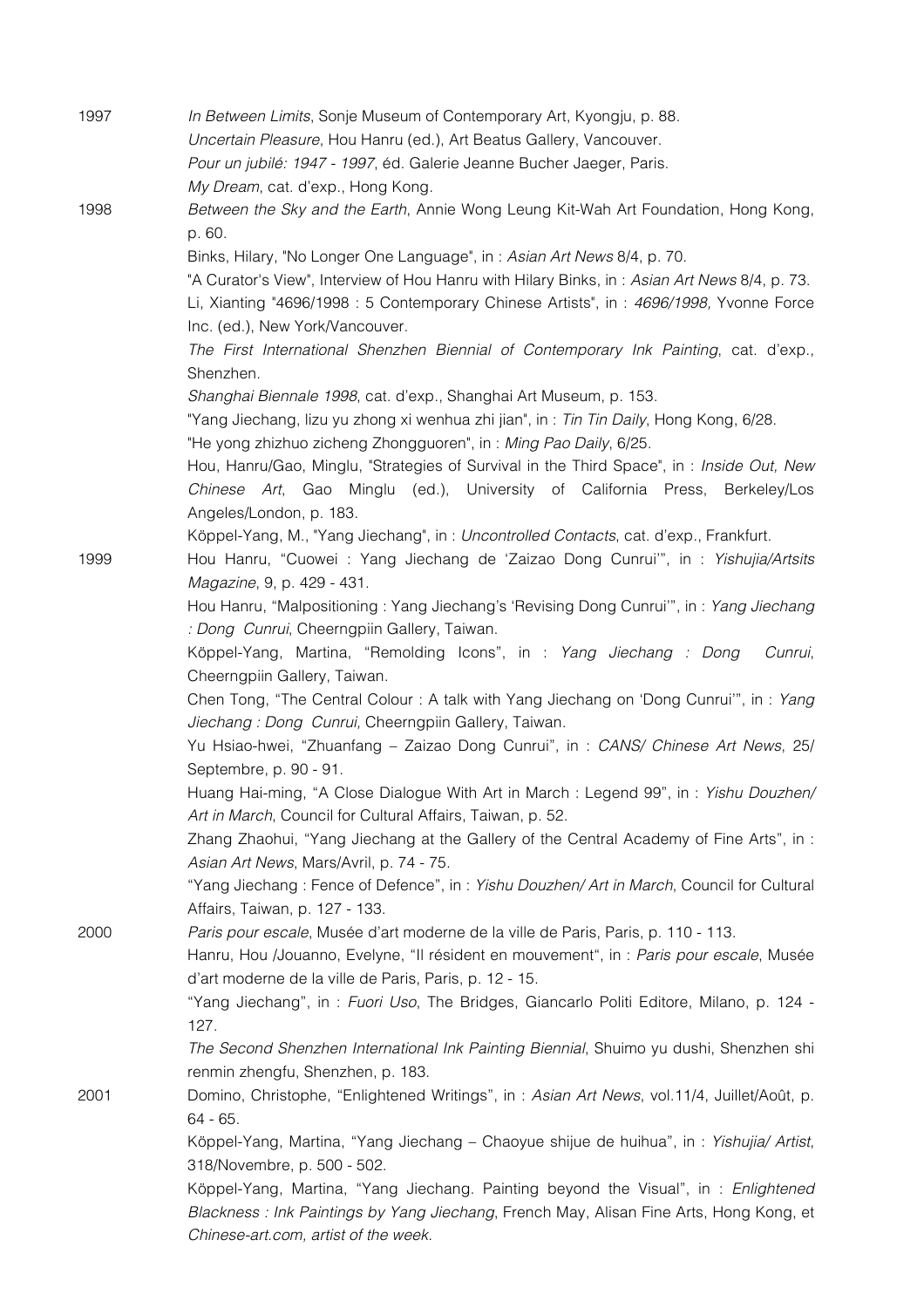Yan Shanchun, "Chengshi shanshuihua jiduo mianxiang", in : *Diancang*, 100/Janvier, p. 126 - 128.

*Yang Jiechang : Double Vue*, Galerie Jeanne Bucher Jaeger, Paris.

Kwong, Kevin, "Beneath Black and White", in : *South China Morning Post*, 1 Juin.

"Yang Jiechang", in : *Dongfang shikong program*, Chinese Television, Juillet/Août.

Köppel-Yang, Martina, "Remolding a Hero, Remolding Icons", in : *Chinese Art at the Crossroads : Between Past and Future, Between East and West*, Wu Hung (ed.), New art Media, Hongkong, p. 44 - 47.

"Yang Jiechang", in : *China : 20 Years of Ink Experiment : 1980 – 2001*, Guangdong meishu guan (eds.), Guangzhou, p. 38 - 39, p. 156 - 157.

"Yang Jiechang", in : *Towards A New Image : 20 Years of Contemporary Chinese Painting*, Beijing Contemporary Visual Art Development Co. ltd., Beijing, p. 158 - 167.

Li Xianting, "Three Generations of Art Since the Policies of Opening and Reform", in: *Towards A New Image : 20 Years of Contemporary Chinese Painting*, Beijing Contemporary Visual Art Development Co. ltd., Beijing, p. 36 - 45.

*Enlightened Blackness : Ink Paintings by Yang Jiechang*, Alisan Fine Arts, Hong Kong.

Yang Chuntang, "Yang Jiechang", in : *Enlightened Blackness : Ink Paintings by Yang Jiechang*, Alisan Fine Arts, Hong Kong.

Huang Hai-ming, "Shuimo chuantong de linglei bianzheng xuanxue : Yang Jiechang de shuimo yu shufazhuangzhi", in : *Yang Jiechang Solo Exhibition : Re-vision*, Cherngpiin Gallery, Taipei.

"Yang Jiechang", in : *Chengdu Biennale 2001*, Sichuan Fine Arts Publishing House, Chengdu, p. 148 - 151.

Zheng Shengtian/Hou Hanru/Fei Dawei/ Köppel-Yang Martina, "You jian Bali, you jian Bali : huaren yishujia zai Bali de shiji bianqian", in : *Diancang/Art And Collection*, Mai/104, p. 36 -51.

Cherngpiin Gallery, "Re-vision Yang Jiechang chuangzuo ershi nian", in : *Yishujia/Artist*, 317/Octobre, p. 537.

Huser, France, "La Nouvelle Seine des artistes migrateurs", in : *Le Nouvel Observateur*, 1889/Janvier 18 - 24, p. 106.

Joly, Adrienne, « MAMVP Paris », in : *art actuel*, 12/Janvier/Février, p. 20 - 21.

2002 Xu Wenrui, "Baofengyan de liqi shizhong : Yang Jiechang de huaiyi", in : *Yishu dangdai/ Art China*, 4, p. 82 - 87.

> Chen Tong, "Gongzuoshi : jiaoliu kongjian yu zuopin : Yang Jiechang, Martina Köppel-Yang tan 'Mühlgasse 40'", in : *Yishu dangdai/ Art China*, 4, p. 78 - 81.

> "Yang Jiechang", in : *Gwangju Biennale 2002*, Project 1, Pause Conception, Gwangju, vol. 1, p. 262 - 263, vol. 2.

> Guo Xiaoli, "Haode zhuangtai jiushi buduandi chaoyue", sur : cn.cl.2000.com/visit/ yangjicang/wen.shtml, Janvier 18.

> Yu Hsiao-hwei, "Yangqi mingxing pai gaoju shiyan feng", in : *Jin yishu/ Art Today*, Mai, p. 62 - 67.

> Wu Hung, "Variations of Ink : A Dialogue With Zhang YanYuan", in : *Yishu : Journal of Contemporary Chinese Art*, Août, p. 86 - 90.

> Köppel-Yang, M., "Zaofan Youli/Revolt is Reasonable : Remanifestations of the Cultural Revolution in Chinese Contemporary Art of the 1980s and 1990s", in : *Yishu : Journal of Contemporary Chinese Art*, Août, p. 66 - 75.

> Erickson, Britta, "Changing Places, Changing Meanings : Chinese Contemporary Art in a Global Environment," in : *Regionalism and Networks : Research on Chinese Art History of the Past Millennium*, Taiwan National University Department of Art, Taipei, p. 727 - 748.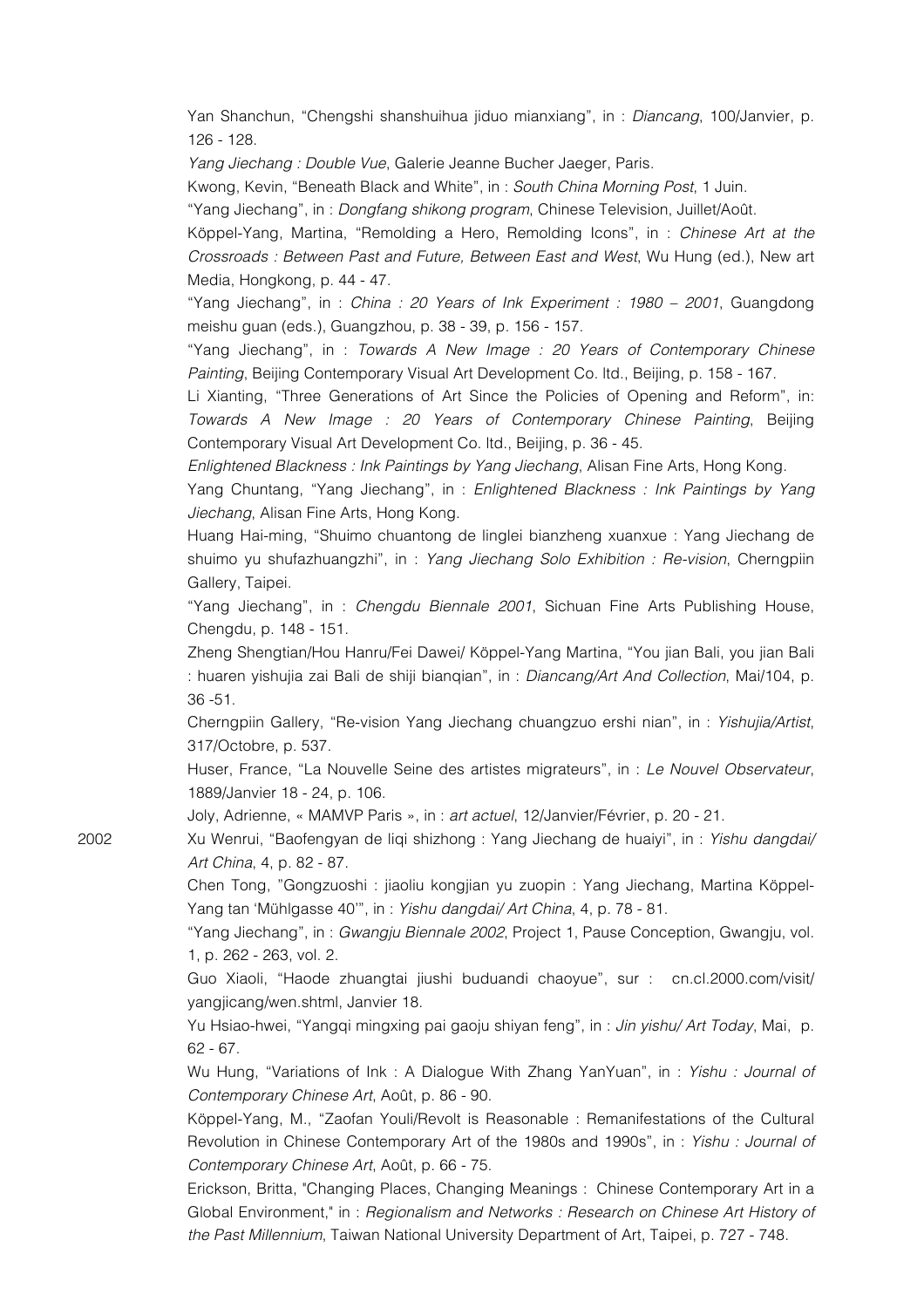|      | Project/Pause - Conception/Pause - Realization, Gwangju Biennale, Korea, p. 262 - 263,<br>p. 322 - 323.                                                                    |
|------|----------------------------------------------------------------------------------------------------------------------------------------------------------------------------|
| 2003 | Dreams and Conflicts: The Dictatorship of the Viewer, La Biennale di Venezia, 50th<br>International Art Exhibition, Venice, p. 212.                                        |
|      | Geczy, Adam, "On Yang Jiechang", in: Art Asia Pacific, 38, p. 77.                                                                                                          |
| 2005 | Yang Jiechang: Memorandums, Galerie Jeanne Bucher Jaeger, Paris.                                                                                                           |
|      | Beyond, Second Guangzhou Triennial, Guangzhou, Chine, p. 248 - 249.                                                                                                        |
|      | Hei Ji Sheng Xiang, Shenzhen Fine Art Institute, Shenzhen.                                                                                                                 |
| 2006 | International 06 Liverpool Biennial, Liverpool Biennial, Liverpool, p. 106 - 109.                                                                                          |
|      | Spector, Rosanne, "So you want to be a rock 'n' roll star? Study molecular pharmacology",<br>in: Stanford Report, 15 Mars.                                                 |
|      | Chiu, Melissa, Breakout : Chinese art outside China, Edizioni Charta, Milano, p. 23 - 27.<br>Beaux Arts Magazine, 263/Mai, p. 74.                                          |
|      | Infiltration : Idylls and Visions, Guangdong Museum of Art, Guanzhou.                                                                                                      |
|      | Surplus Value, Tang Contemporary, Beijing.                                                                                                                                 |
|      | Accumulation: Canton Express: The Next Stop, Tang Contemporary, Beijing.                                                                                                   |
|      | Ink - Life - Taste, 5th Shenzhen International Ink Painting Biennial, Shenzhen.                                                                                            |
| 2007 | "Yang Jiechang a Dialogue with Angelo Capasso", in: Opere d'arte a parole, dialoghi                                                                                        |
|      | sull'arte contemporanea, Meltemi editore srl, Roma, p. 75 - 79.<br>La Force de l'art, Paris.                                                                               |
|      | "Yang Jiechang: Six Established Paris-Based Chinese Artists", in: Visual Production,<br>vol.3, p. 46 - 57                                                                  |
|      | Erickson Britta, "A Cultural Revolution", in : The Atlantic, Juillet/Août.<br>Istanbul Biennial, cat. d'exp., Istanbul.                                                    |
| 2008 | "Artists continue to try hard : a dialogue between Yang Jiechang and Fée Hu Qihong", in :<br>Life Magazine (Shenghuo), Issue 34/Septembre, p. 153 - 159.                   |
|      | Li Jianchun, "An Eurasian Artist : The Discovery of Contemporary Chinese Art", vol. 3, in :<br>Life Magazine (Shenghuo), Issue 34/Septembre, p. 148 - 152.                 |
|      | No yet time for Vacation, ev&a, Limerick.                                                                                                                                  |
|      | No Shadow Kick, cat. d'exp. Shanghai, Tang Contemporary.                                                                                                                   |
|      | Frogier, Larys, "Yang Jiechang: Making Beyond Beyond Making Be Make<br>Maybe Y," in : Yang Jiechang : On Ascension, éd. Galerie Jeanne Bucher Jaeger,                      |
|      | Paris.                                                                                                                                                                     |
|      | Qiu Jiahe, "Yang Jiechang: Art needs inspiration and self-cultivation" (en Chinois), in:<br>Shanghai Zhengquan Bao, 6 Septembre.                                           |
|      | "Multimedia Microbes and Music in Dec.9 Performance Piece at Stanford", in : The Wall                                                                                      |
|      | Street Journal/ Market Watch, 29 décembre, sur http://www.marketwatch.com/news/story                                                                                       |
|      | /Multimedia-Microbes-Music-Dec-9/story.aspx?guid=%7B1DF88988-BEAF-44D7-B2B0-<br>35DD49E94900%7D.                                                                           |
|      | Wool, E.Lauren, "News : 2008 Sterling Visiting Professorship explores art-science<br>interface", in : Biotechniques, 10 décembre, sur http://www.biotechniques.com/default |
| 2009 | .asp?page=news&subsection=article_display&id=444.<br>Angelika Heinick, "Sei zärtlich geküsst, Elefantenmensch", in : Frankfurter Allemeigne                                |
|      | Zeitung, 11 mars/62, p. 44.<br>Lydia Harambourg, "Yang Jiechang: On Ascension", in: La Gazette de Druot, 9/6 Mars,                                                         |
|      | Paris.<br>Intense, Becoming Animal, Becoming , (Köppel-Yang/Trede ed.),<br>Becoming<br>Heidelberg, Kehrer Verlag, p. 110 - 119.                                            |
|      | Time vs Fashion, cat. d'exp., Kunstverein Nürtingen, Avril.                                                                                                                |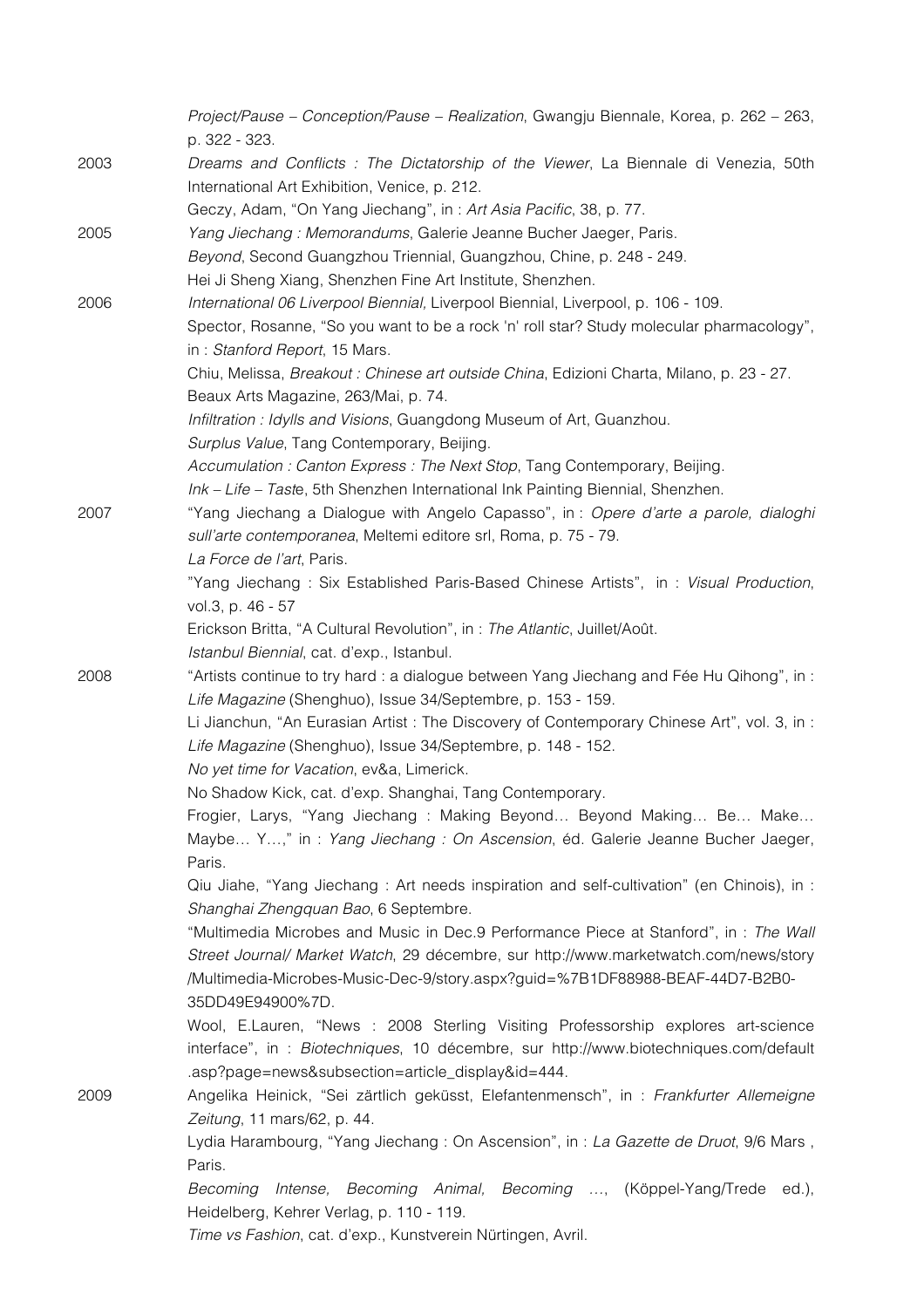*Qui a peur des artistes : Une sélection d'œuvres de la François Pinault Foundation*, Paris, Skira Flammarion, p. 76 - 79. *Le spectacle du quotidien : Xe biennale de Lyon*, Paris, Les Presses du Réel. *Against Exclusion : 3rd Moscow biennale of Contemporary Art*, Moscow Biennale, Moscow, p. 188 - 189, 217. 2010 *Art for the World : The City of Forking Paths*, JGM Gallery, Paris/ Shanghai, p. 154 -155. Joan Kee "The Curious Case of Contemporary Ink Painting", in : *artjounal*, Automne, p.92 - 94. Hareng Saur, Ensor and Contemporary Art, (SMAK/MSK Gent eds.), De Keure, Brugge, p. 184 - 185, p. 210 - 211. 2011 Hein-Norbert Jocks "Yang Jiechang", Galerie Conrads, Düsseldorf, 3.9.2010 – 16.10.2010, in : *KUNSTFORUM International*, 206/Janvier/Février, p. 312 - 316. Karen Wright, "Yang Jiechang : The big Learning", in : *BRIC*, 14-15 avril, Phillips de Pury & Company, Londres, p. 48 - 53. Eleonora Galasso, "Arte Senza Frontiere" (entretien avec Yang Jiechang), in : *Onpaper EXIBART*, Italie, Mai/Juin, p. 59. Christophe Domino, "Paroles d'artiste : Yang Jiechang : L'art est une manière d'agir", in : *Journal des arts*, 348, 27 mai - 2 juin. Valerie de Maulmin, "Yang Jiechang : L'ode à la nature, dans Connaissance des arts", 697/octobre. Judith Benhamou, "Déferlante des blockbusters de l'art contemporain sur Paris", in : blogs de Judith Benhamou sur site internet de Les Echos, posté le 21 octobre. *Yang Jiechang*, Galerie Jeanne Bucher Jaeger, Officiel des arts, Novembre/décembre. 2012 Mondadori Electra,*The World Belongs to You*, cat. d'exp. Palazzo Grassi, Fondation François Pinault, Venise. *Yang Jiechang : King of Canton*, cat. d'exp., Hanart TZ, Hong Kong. 2013 Bernard-Henri Lévy, *Les aventures de la vérité*, cat. d'exp., Fondation Maeght, edition Grasset, Saint-Paul-de-Vence. Maxwell K. Hearn, *Ink Art: Past as Present in Contemporary China,* cat. d'exp., Metropolitan Museum, New York. *From Gesture to Language*, cat. d'exp., Rockbund Art Museum, Shanghai. 2017 *I Often Do Bad Things – Yang Jiechang : Texts and Works. 1982 — 2016*, Edité par Martin Köppel-Yang, publié par Verlag Kettler, Bönen, Allemagne

### BIBLIOHRAPHIE

Zhiyi Gan, Köeppel-Yang Martina, Martin Jean-Hubert, Yang Jiechang, *Yang Jiechang – 3 souls 7 spirits*, Shanghai Minsheng Art Museum, 2019

Blistène Bernard, Seban Alain, Martin Jean-Hubert, Cohen-Solal Annie, Francis Mark, Hou Hanru, *Les Magiciens de la terre*, Editions Xavier Barral / Editions du Centre Pompidou, 2014

Campbell Thomas P., Hearn Maxwell K., Wu Hung, *Ink Art — Past as Present in Contemporary China*, The Metropolitan Museum of Art, New York, 2013

Kaiyu Xiao, Köppel-Yang Martina, Yang Jiechang, Jaeger Jean-François, Martin Jean-Hubert, Jocks Heinz Norbert, Hou Hanru, Erickson Britta, Chang Tsong-Zung, Sans Jérôme, Ledderose Lothar, *I Often Do Bad Things*, Verlag Kettler, Dortmund, Germany, 2016

Frogier Larys, Gladston Paul, *Tale of the 11th Day*, catalogue d'exposition, Galerie Jeanne Bucher Jaeger, Paris, 2011

Jaeger Véronique, Frogier Larys, *ON ASCENSION*, catalogue d'exposition, Galerie Jeanne Bucher Jaeger, Paris, 2009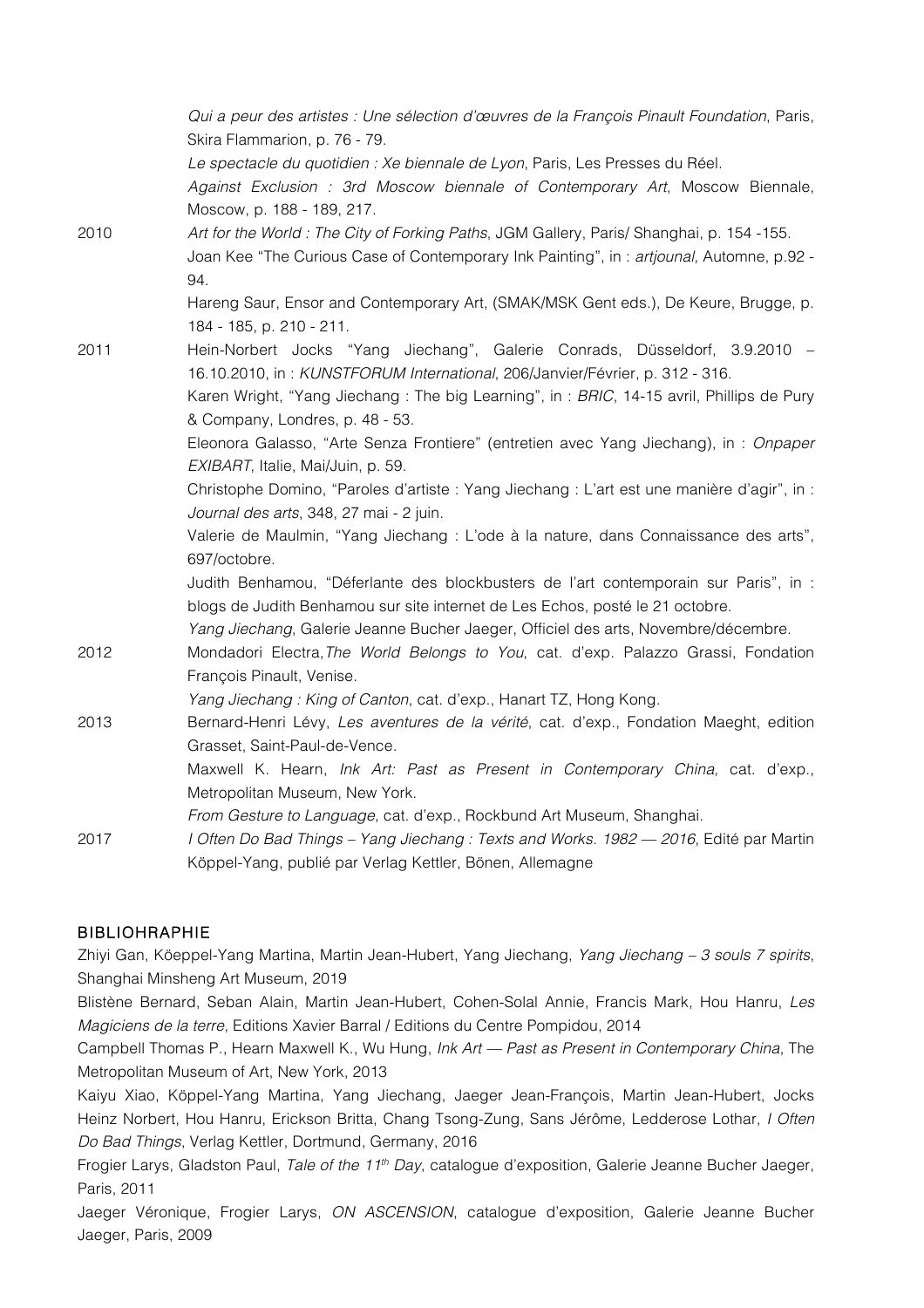Qiu Jiahe, *Yang Jichang : Art needs inspiration and self-cultivation* (en chinois), Shanghai, Zhengquan Bao, 2008

*No Shadow Kick*, catalogue d'exposition, Tang Contemporary, Shanghai, 2008

*No yet time for Vacation*, EV&A, Limerick, 2008

Li Jianchun, *An Eurasian Artist. The Discovery of Contemporary Chinese Art*, Vol. 3, Life Magazine (Shenghuo), Issue 34, 2008

*Artists continue to try hard*, un dialogue entre Yang Jiechang et Fée Hu Qihong, dans: *Life Magazine* (Shenghuo), Issue 34, 2008

Istanbul Biennial, catalogue d'exposition, Istanbul, 2007

Erickson, Britta, *A Cultural Revolution*, dans: *The Atlantic*, 2007

*Yang Jiechang, Six Established Paris-Based Chinese Artists*, dans: Visual Production, Vol. 3, 2007

*Ink – Life – Taste*, 5th Shenzhen International Ink Painting Biennial, Shenzhen, 2006

*Accumulation – Canton Express*, the Next Stop, Tang Contemporary, Beijing, 2006

*Surplus Value*, Tang Contemporary, Beijing, 2006

*Infiltration: Idylls and Visions*, Guangdong Museum of Art, Guanzhou, 2006

*Beaux Arts Magazine*, N°263, 2006

Spector, Rosanne, *So you want to be a rock'n'roll star ? Study molecular pharmacology*, dans: Stanford Report, 2006

*International 06 Liverpool Biennial*, Liverpool Biennial, 2006

*Hei ji sheng xiang*, Shenzhen Fine Art Intitute, Shenzhen, 2005

*Beyond*, Second Guangyhou Triennial, Guangzhou, 2005

*Yang Jiechang — Memorandums*, Galerie Jeanne Bucher Jaeger, Paris, 2005

Geczy, Adam, *On Yang Jiechang, Art Asia Pasific*, N°38, 2003

*Dreams and Conflicts*, The Dictatorship of the Viewer, La Biennale di Venezia, 50e exposition international d'art, 2003

*Project, Pause — Conception / Pause — Realization*, Gwangju Biennale, Gwangju, 2002

Erickson, Britta, *Changing Places, Changing Meanings: Chinese Contemporary Art in a Global Environnment*, dans: *Regionalism and Networks:* Research onChinses Art History of the Past Millennium (Taipei: Taiwan National University Department of Art), 2001

Köppel-Yang Martina, *Zaofan Youli / Revolt in Reasonable: Remanifestations of the Contemporary Art of the 1980s and 1990s*, *dans*; Yishu, *Journal of Contemporary Chinese Art*, 2002

Wu Hung, *Variations of Ink: A Dialogue With Zhang Yan Yuan*, *dans:* Yishu, *Journal of Contemporary Art*, 2002

Yu Hsiao-Hwei, *Yangqi mingxing pai gaoju shiyan feng*, dans: *Jin Yishu / Art Today*, 2002

*Yang Jiechang*, dans: *Gwangju Biennale 2002,* Project 1, Pause Conception, Gwangju 2002

Chen Tong, *Gongzuoshi – Jiaoliu kongjian yu zuopin — Yang Jiechang, Martina Köppel-Yang tan 'Mühlgasse 40'*, dans: *Yishu dangdai / Art China*, 2002

Xu Wenrui, *Baofengyan de liqi shizhing — Yang Jiechang de huaiyi*, dans: Yishu dangdai / Art China, 2002

Joli Adrienne, *MAMVP Paris*, dans: *art actuel*, N°12, 2001

Huser France, *La Nouvelle Seine des artistes migrateurs*, dans: *Le Nouvel Observateur*, N°1889, 2001

Cherngpiin Gallery, *Re-vision Yang Jiechang chuangzou ershi nian*, dans: *yishujia / Artist*, 2001

Zheng Shengtian / Hou Hanru / Fei Dawei / Köppel-Yang Martina, *You jian Bali, you jian Bali — huaren yishujia zai Bali de shiji bianqian*, dans: *Dancang / Art And Collection*, 2001

*Yang Jiechang*, dans: *Chengdu Biennale 2001*, Sichuan Fiane Arts Publishing House, Chengdu, 2001 Huang Hai-Ming, *Shuimo chuantong de linglei bianzheng xuanxue — Yang Jiechang de shuimo yu shufazhuangzhi*, dans: Yang Jiechang Solo exhibition — Re-vision, Cherngping Gallery, Taipei, 2001 Yang Chuntang, *Yang Jiechang*, dans: *Enlightened Blackness, Ink Painting* by Yang Jiechang, Alisan Fine Arts, Hong Kong, 2001

Enlightened Blackness, *Ink Paintings by Yang Jiechang*, Alisan Fine Arts, Hong Kong, 2001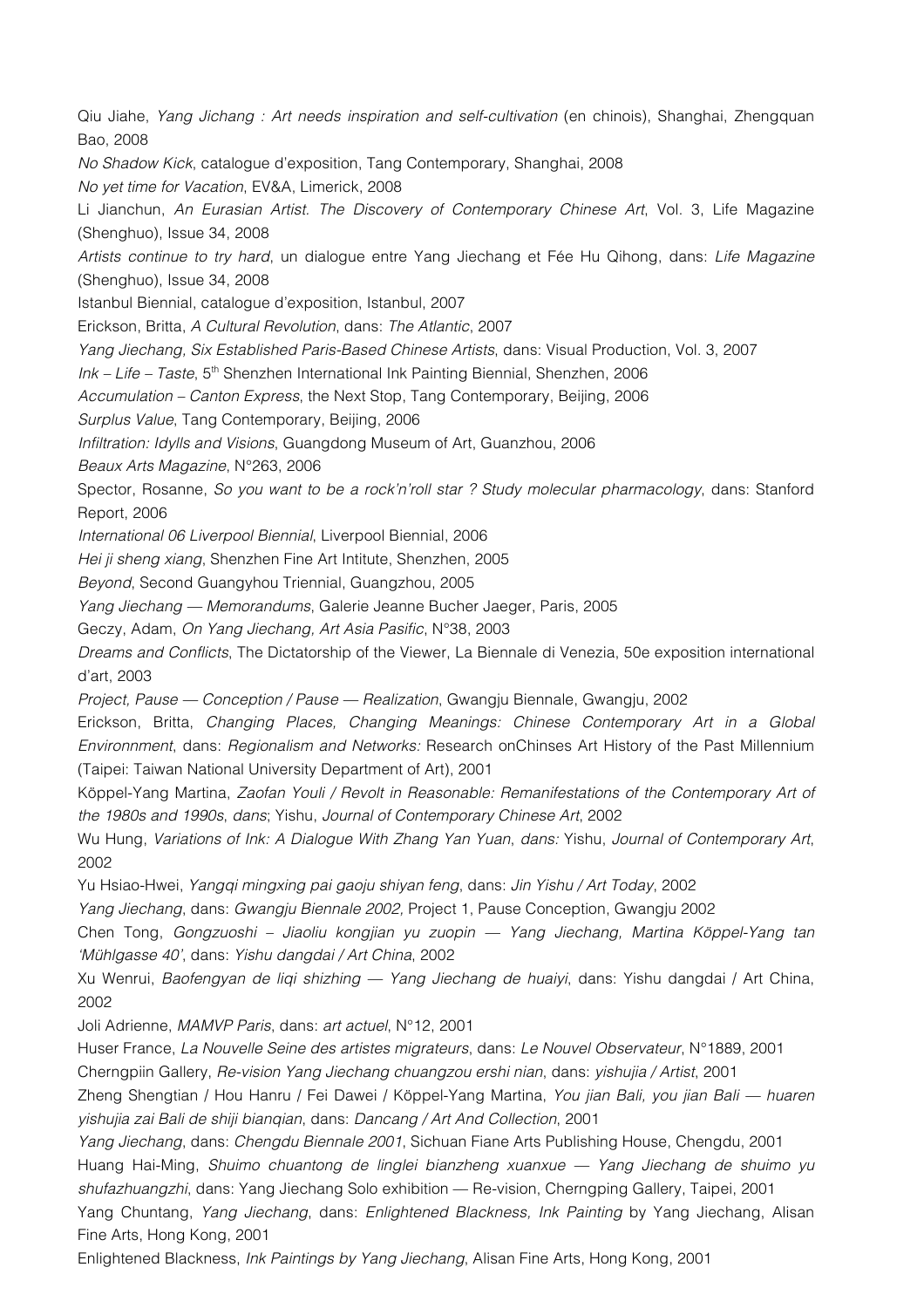Li Xianting, *Three Generations of Art Since the Policies of Opening and Reform*, dans: *Towards A New Image, 20 Years of Contemporary Chinese Painting*, Beijing Contemporary Visuel rt Development Co.ltf., Beijing, 2001

*Yang Jiechang*, dans: *Towards A New Image, 20 Years of Contemporary Chinse Painting*, Beijing Contemporary Visual Art Development Co.ltd., Beijing, 2001

*Yang Jiechang*, dans: *China: 20 Years of Ink Experiment, 1980-2001*, Guangdong meishu guan (eds.), Guangzhou, 2001

*Yang Jiechang — Fence of Defence*, dans : Yishu Douzhen / Art in March, Conseil des Affaires Culturelles, Taiwan, 1999

Zhang Zhaohui, *Yang Jiechang at the Gallery of the Central Academy of Fine Arts*, dans : *Asian Art News*, 1999

Huang Hai-Ming, *A Close Dialogue With Art in March: Legend 99*, dans : Yishu Douzhen / Art in March, Conseil des Affaires Culturelle, Taiwan, 1999

Yu Hsiao-Hwei, *Zhuanfang — Zaizao Dong Cunrui*, dans: CANS / Chines Art News, N°25, 1999

Chen Tong, *The Central Colour — A talk with Yang Jiechang on 'Dong Cunrui'*, dans: *Yang JIechang* Dong Cunrui, Cheerngpiin Gallery, Taiwan, 1999

Köppel-Yang Martina, *Remolding Icons*, dans: Yang Jiechang — Dong Cunrui, Cheerngpiin Gallery, Taiwan, 1999

Hou Hanru, *Malpositioning — Yang Jiechang's 'Revising Dong Cunrui'*, dans: Yang Jiechang — Dong Cunrui, Cheerngpiin Gallery, Taiwan, 1999

Köppel-Yang Martina, *Yang Jiechang*, dans: Uncontrolled Contacts, catalogue d'exposition, Frankfort, 1998

Hou Hanru / Gao Munglu, *Strategies of Survival in the Third Space*, dans: Gao Minglu, Inwide Out, New Chinese Art, University of California Press, Berkeley / Los Angeles / Londres, 1998

*He Yong Zhizhuo zicheng Shongguoren*, dans Ming Pao Daily, 1998

*Yang Jiechang, Lizu yu zhong xi wenhua zhi jian*, dans: *Tin Tin Daily*, Hong Kong, 1998

*Shanghai Biennale 1998*, catalogue d'exposition, Shanghai Art Museum, 1998

*The First International Shenzhen Biennial of Contemporary Ink Painting*, catalogue d'exposition, Shenzhen, 1998

Li Xianting, *4696 1998, 5 Contemporary Chinese Artists*, dans: Yvonne Force Inc, 4696 1998, New York, 1998

*A Curator's View*, Interview de Hou Hanru avec Hilary Binks, dans: *Asian Art News* 8/1998

Binks Hilary, *No Longer One Longuage*, dans *Asian Art News* 8/1998

*Between the Sky and the Earth*, Annie Wong Leung Kit-Wah Art Foundation, Hong Kong, 1998

*My Dream*, catalogue d'exposition, Hong Kong

*Pour un jubilé :1947-1997*, Galerie Jeanne Bucher Jaeger, Paris, 1997

*Uncertain Pleasure*, Hou Hanru, Arts Beatus Gallery, Vancouver, 1997

*In Between Limits*, Sonje Museum of Contemporary Art, Kyiongju, 1997

Hou Hanru, *Yang JIechang Zhenshi zhong de yishu*, dansl *Yishujia / Artist Magazine*, 258 / 1996

*Yang Jiechang*, catalogue d'exposition, Galerie Jeanne Bucher Jaeger, Paris, 1996

Tauvel-Dorsaz Hélène, *Une peinture grise et noire pour conjurer le rouge de Mao*, Journal de Genève, 1995

Jaunin Françoise, *Chez Pauli, Yang Jiechang change le noir en lumière*, dans: 24 Heures, 1995 Harris Claire-Elise, *Les souvenirs encrés de Yang Jiechang*, dans: *Le Nouveau Vendredi*, 1995

*Yang Jiechang*, dans: J-Wave Art Gallery, 1995

Art Cologne, catalogue d'exposition, Cologne, 1995

Hou Hanru, *Yang Jiechang, Art of the Real*, dans: *West-östliche Kontakte*, Heidelberger Kunstverein, 1995 *Out of the Centre*, Jari-Pekka Vanhala, Pori Art Museum Publications, 25, Pori, 1994

*Five Ways to see Chinese*, dans : *South China Morning Post*, 1993